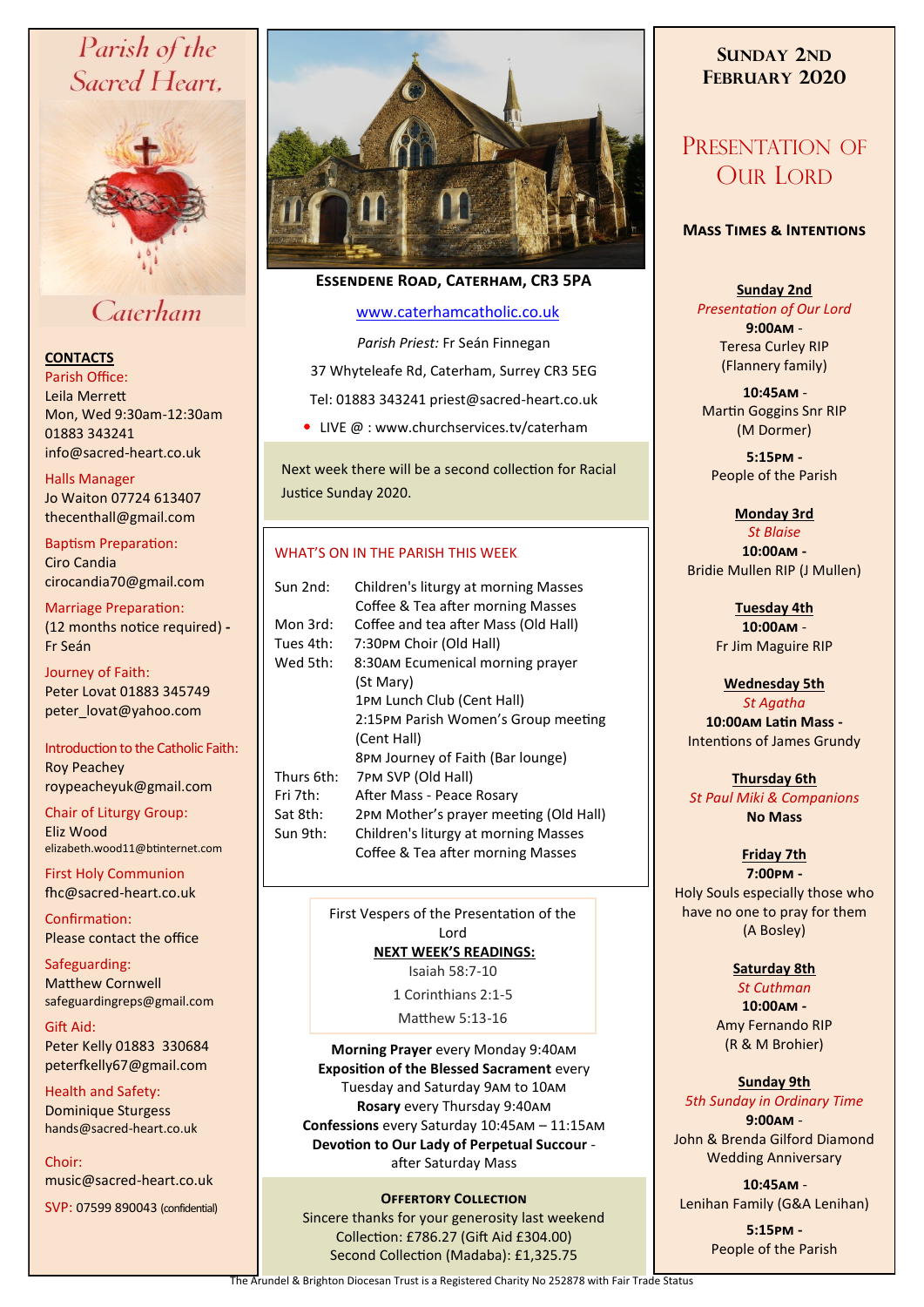# **P A R I S H L U N C H C L U B**

WEDNESDAY 5th FEBRUARY, 1pm MENU: Chicken pie, new potatoes and vegetables. Pudding; spicy fruit pudding and custard. Tea, coffee and raffle to follow. All for £4:50p, all welcome



of the teachings of the Church. Join us in our explorations – and our consideration of the readings for next Sunday

All welcome!

8.00p.m. Wednesday 6th February, in the Bar Lounge



## **P a r i s h W o m e n ' s G r o u p**

Parish Women's Group will hold a meeting after the Senior Citizen's Lunch on Wednesday 5th February at approximately 2.15 pm. In the Centenary Hall.

#### **A n I n v i t a t i o n f o r M o t h e r s a n d G r a n d m o t h e r s**

You are warmly invited to attend a talk on Mothers Prayers entitled Nothing is Impossible for God – there is Hope for your children.

This talk will take place on Saturday 8th February at the Sacred Heart Church in Caterham in the Old Hall from 2.00 p.m. and will be given by Carolyn Hart, the Coordinator for Mothers Prayers in England and Wales.

Mothers Prayers was formed to help those mothers who wished to pray together for their children and grandchildren and to find the support they needed. It is ecumenical so please feel free to invite friends from all other denominations. See the poster at the back of the church for further information. Tea/coffee and cake will be served and lots of biscuits.

## W E L C O M E M I N I S T R Y M E E T I N G **1 0 . 3 0 - 1 2 . 0 0 , S a t u r d a y 1 5 t h F e b**

Can you help make parishioners and visitors welcome? Often people are looking for information and a friendly welcome. Please come to the meeting and see what you can do to help. We will also have a short presentation on Health and safety. To help us plan there is a sheet in the porch for you to sign in.

# **R a c i a l J u s t i c e S u n d a y 2 0 2 0**

Next Weekend, Sunday 9th February 2020, the Catholic Church in England and Wales will celebrate Racial Justice - the theme is: "you are at the heart of the Church". It will celebrate the contribution travelling communities make to the Church in England and

Wales. It is an opportunity for all Catholics to pray for, reflect on and respond to Racial Justice matters within the Church and wider society. Racial Justice Sunday should encourage proactive discussions on overt and covert forms of racism experienced by fellow Catholics

from the travelling communities. To support the Church in its work with travellers, a second collection will be take next weekend. Your contributions, however great or small will help to make a difference.

I

Please pray for the soul of Rosalind Bearcroft RIP & Charlotte Eade RIP who passed away recently. May their souls rest in peace.



**W e d d i n g s**

Congratulations to Daniel Hunt & Stephanie Rees who will be married here next weekend. Please remember them in your prayers.



Jane Hill; Jimmy Mullen; Eileen, Mel & Rose Lattimore; Bryan Smith; John Gilford; Tabitha Harrison; Joe Kelly; Charmaine Wise; Breda Sharpe; Richard Sowa; Val Williams; Emma Newton; Charley Lunn; Ursula Koh; Riche Ahearne; Enny Martin; Tony McCoy; Fr John Hartley; Yvonne Perera; Maribel Chambers, Patricia Howlett, Sue Myers & Gloria Conroy.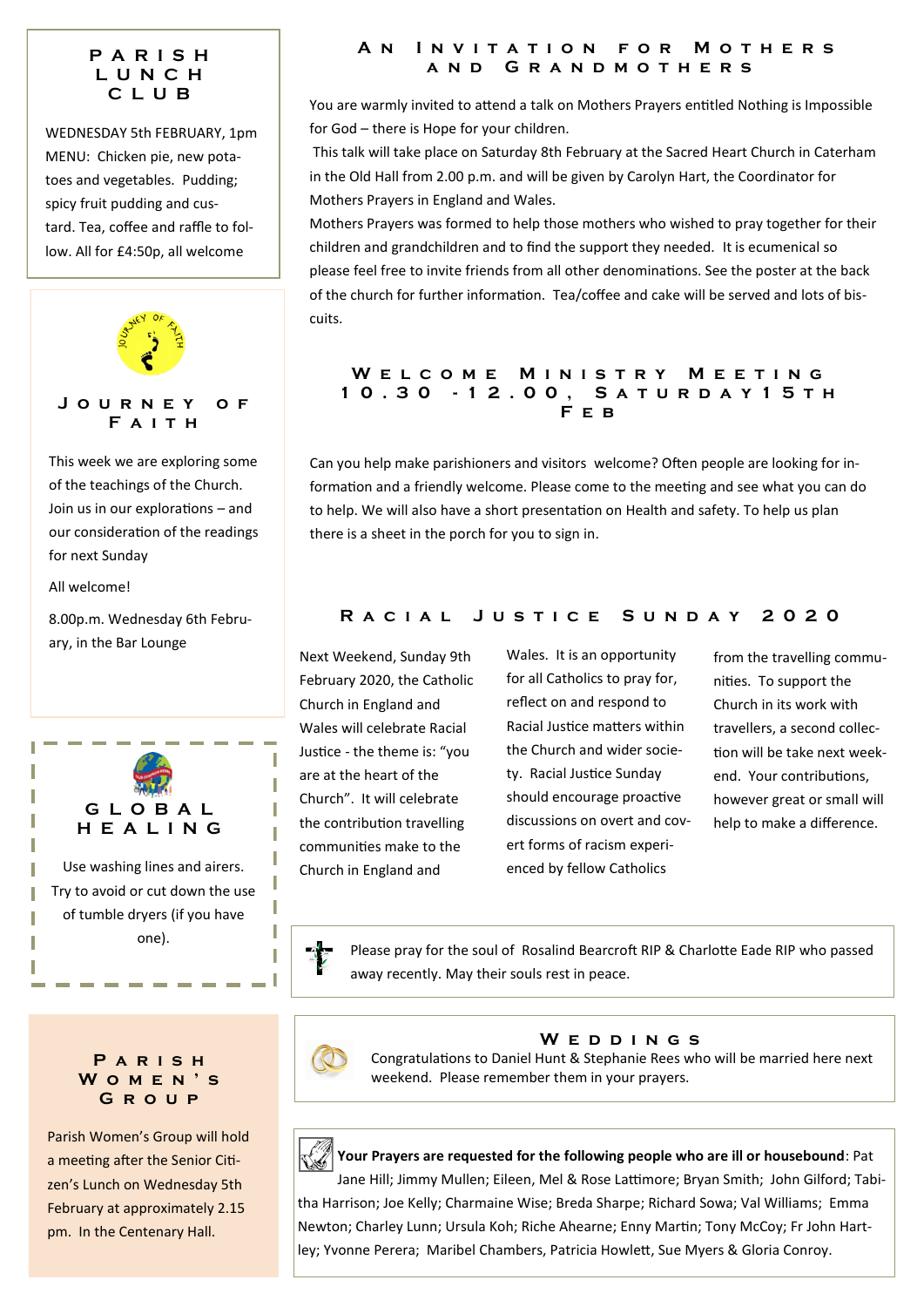#### **M a d a b a N e w s**

Many thanks to all who contributed to the collection last Sunday. You achieved a very impressive total of £1,325.75

Salaam Kikhwa reports from Sydney that his father is now receiving treatment at a local hospital which is expected to be finished in 3 weeks.

Meanwhile the news for other refugees seeking Australian humanitarian visas is not good. Only about 1 in 10 is successful . They are being advised to apply for skilled worker visas if that is appropriate for them.

This means that most Iraqis in Madaba are unlikely to be resettled in the foreseeable future. More information about their likely future will be posted in the newsletter when it becomes available.

#### V A C A N C Y - S T P H I L O M E N A 'S C A T H O L I C H I G H **S c h o o l f o r G i r l s**

The Governors at St Philomena's Catholic High School for Girls, in Carshalton, are looking to expand and add to our pool of Examination Invigilators to work on an ad-hoc basis, as required by the School. Examiniation Invigilators invigilate public examinations at St Philomena's Catholic High School for Girls, with the majority of hours worked undertaken mid-May-June 2020. Further details and an application form are available by emailing recruitment@stphils.org.uk or contacting the HR Officer on 020 8642 2025, or can be downloaded from our school website: http://www.stphils.org.uk/join-us/vancacies.



#### **A P F R e d B o x e s**

There are a number of Red Boxes that have not been collected by box holders from the back of the church. It will soon be time for the next collection of the money that makes our main support for Missio. If we are to continue to support this vital work we need to collect our red boxes and fill them. Please make sure that you pick up your box on your way out after Mass. If you do not want your box, please let me know and I will remove it. Moyra Brohier 01883 342928 Local Secretary, APF Red Boxes.

#### **C h o i r**

If you enjoy singing perhaps you might consider joining us in the choir. Our numbers are growing but we would very much welcome new members to swell our ranks. The ability to read music is an advantage but not essential. The choir meets in the old hall on Tuesdays at 7.30pm.

### **T h e J u s t i c e & P e a c e G r o u p**

Please join us to pray the Peace Rosary on Friday 7th February reflecting on the Justice Mysteries and Pope Francis's theme for Peace Sunday which is "Peace as a journey of HOPE: Dialogue, Reconciliation and Ecological Conversion". All are welcome to join on the First Friday each month after the 7pm Mass.

#### **S c h o o l G o v e r n o r V a c a n c y - S t B e d e ' s S c h o o l**

The governing body at St Bede's is one Roman Catholic governor short at present and our parish is not represented. If you are a committed Catholic and would be interested in this role please contact the Parish Office so that we can nominate you for the post.

The chair of governors, Victoria Clifford, and Headteacher, Stephen Crabtree, would be happy to meet any individual if they wished to discuss the role before committing.